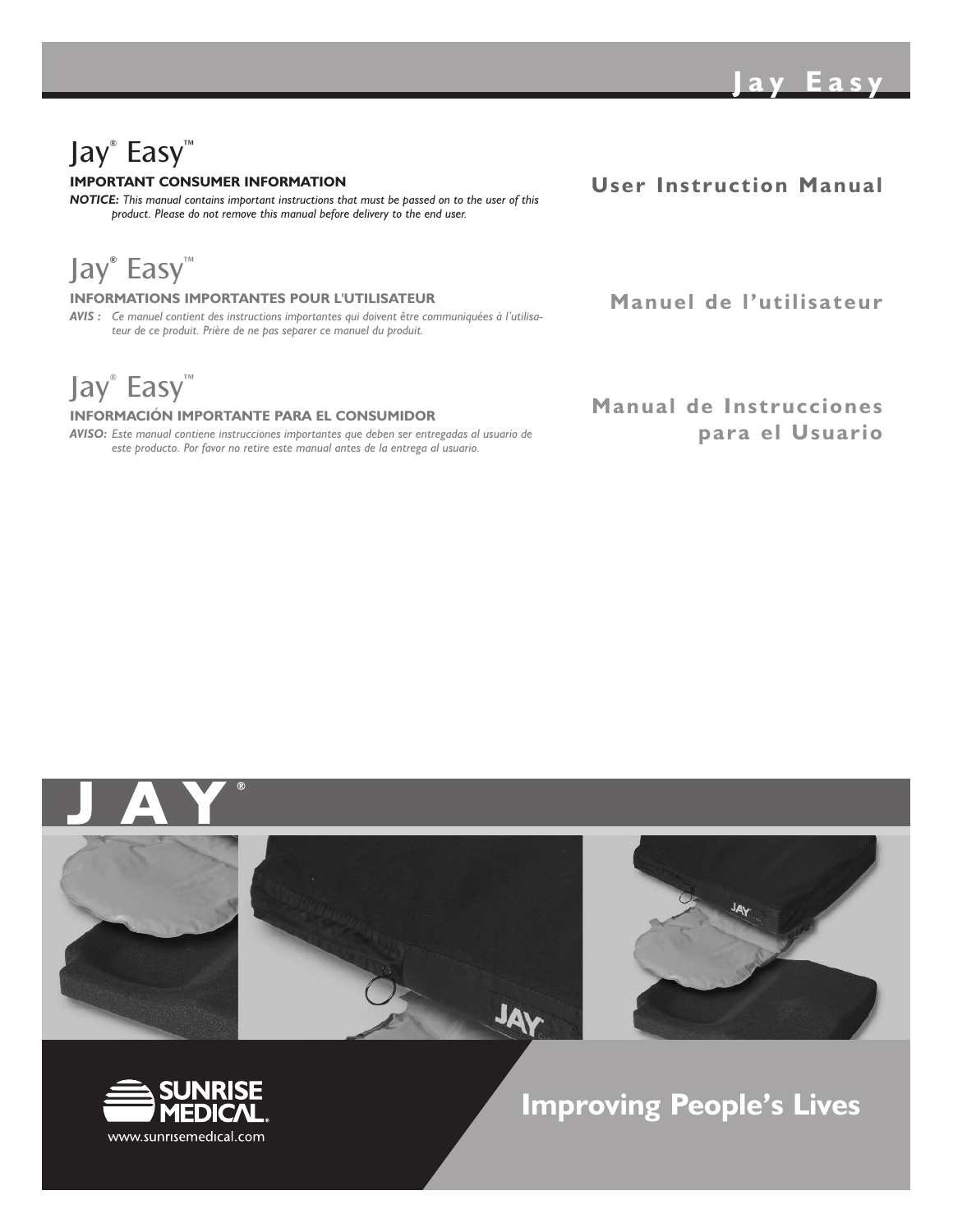*CAUTION: Installing a cushion on a wheelchair may affect the center of gravity of the wheelchair and may cause the wheelchair to tip backwards, potentially resulting in injury. Always assess for the potential need for antitippers or amputee axle adapter brackets to be added to the wheelchair to help increase stability.*

All Jay fluid cushions are designed to help reduce the incidence of pressure sores. However, no cushion can completely eliminate sitting pressure or prevent pressure sores. Jay fluid cushions are not a substitute for good skin care including; proper diet, cleanliness, and regular pressure reliefs. In addition, prior to prolonged sitting, any cushion should be tried for a few hours at a time while a clinician inspects your skin to ensure that red pressure spots are not developing.You should regularly check for skin redness.The clinical indicator for tissue break down is skin redness. If your skin develops redness, discontinue the use of the cushion immediately and see your doctor or therapist.

Fluid may separate over time, resulting in thin, watery spots and thick, less flowing spots. If this or any inconsistency in the cushion occurs, knead it back to its original consistency.

Do not leave the cushion outside overnight at temperatures below 40°F (5° C). Allow the cushion to warm to room temperature before using. Sitting on extremely cold or hot surfaces can cause skin damage.

Avoid sharp objects or exposure to excessive heat or open flame.

### **FITTING A PRESSURE DISTRIBUTING CUSHION**

Select a cushion to match your hip width when in the seated position.The cushion length should extend to within 1" - 2" (2.5cm - 5cm) from the back of the knees. Place the cushion to the back of the wheelchair with the material identification tags and fluid pad toward the rear. When fit correctly, your hips should be to the back of the chair. Your ischials (seat bones) should be centered on the Jay Flow™ Fluid pad in the seat well of the cushion. Proper footrest adjustment may enhance sitting comfort and help lower peak sitting pressures .Adjust the footrests so your legs rest firmly but comfortably on the cushion.

*NOTE: Do not use the wheelchair's seat width as a guide in determining the appropriate cushion width. Improper cushion fit may be detrimental to the performance of a pressure distributing cushion and its support of the body.*

Avoid using the cushion on overly stretched seat upholstery. Stretched upholstery does not provide adequate support for the cushion and improper positioning may result. Replace stretched upholstery or purchase the Jay Adjustable Solid seat.

Avoid using overly stretched backrest upholstery. Stretched back upholstery does not provide adequate support for the body and improper positioning may result. Replace stretched backrest upholstery or purchase a back support product from Sunrise that is appropriate for you. Contact an authorized supplier for a free demonstration of these products.

### **EASY MAINTENANCE & CLEANING**

Monthly cleaning and regular maintenance may help extend the life of your cushion. During cleaning, component inspection is recommended.

Check the cover for tears and excessive wear and inspect the fluid pad for punctures or any other abnormalities.

Check the foam base to ensure foam consistency. While checking the fluid pad if you ever feel the fluid is firmer in one area, simply knead the fluid back to its original consistency and/or call your local authorized supplier.

#### **To clean cover**

- 1. Remove the cover from the foam base and turn inside out.
- 2. Next turn inside out the inner pocket that contains the fluid pad. (Note that the foam insert cushion option will not have a pocket in the cover.)
- 3. Remove the fluid pad from the inner pocket by pulling on it, disengaging the Velcro® material.
- 4. Turn the inner pocket right side out and zip the cover halfway closed. (The cover is zipped halfway closed to keep the Velcro® material from snagging on any other items in the wash.)
- 5. Machine wash in warm water and drip or tumble dry on low heat.

#### No ironing required.

*NOTE: Do not dry clean covers or use industrial washers and dryers to clean cover. Do not steam autoclave. Do not bleach.*

To refit cover after washing, reinstall the fluid pad in its inner pocket, being sure to properly align the Velcro® strips. Then fit cover back over foam base. Ensure the back of the cover matches up to the back of the foam base.

*NOTE: If utilized in an institutional setting, write the resident's name with a permanent marker on the content label of the covers. This will help to ensure the return of the covers after washing.*

Use only Jay-designed covers on Jay fluid cushions.

#### **To clean foam base**

Remove the cover and fluid pad from the foam base. Wipe lightly with a damp cloth. Do not use soap. Do not submerge in water. Wipe off with a clean cloth. Let it completely air-dry before reassembly.

*NOTE: Avoid submersion of the foam base in water.*

Reinstall the cover with the fluid pad cover back over foam base. Ensure the back of the cover matches up to the back of the foam base.

#### **To clean fluid pad**

Remove the cover from the foam base. Remove fluid pad from its inner pocket and wipe with warm water and soap. Rinse with a clean, damp cloth. Then wipe dry with a clean cloth.

Never submerge the fluid pad in any liquid.

## **REASSEMBLING THE JAY EASY CUSHION AFTER CLEANING**

Follow cleaning and maintenance instructions as described in "Easy maintenance and cleaning" then reassemble as follows.

Insert the Jay Flow Fluid pad in its inner pocket in the moisture resistance cover matching all eight Velcro® strip locations. Insert the foam base into the outer cover. Ensure that the zipper is at the rear of the foam base (the part number tag should be to the rear of the foam base) where the seat well is located.

#### **JAY EASY CUSHION BY JAY**

The Easy Cushion is designed with the benefits of skin protection in a lightweight, comfortable and low-maintenance design.The Easy incorporates a Jay Flow Fluid pad or foam insert, a soft foam base, with a moisture resistant outer cover.

The Jay Easy helps to provide pressure and shear reduction which may help reduce the incidence of decubitus ulcers. It is comfortable and doesn't restrict movement, allowing the user to change positions on the cushion.

The maximum user weight for this product is 330 lbs (150 kg).

### **JAY EASY COMPONENTS**

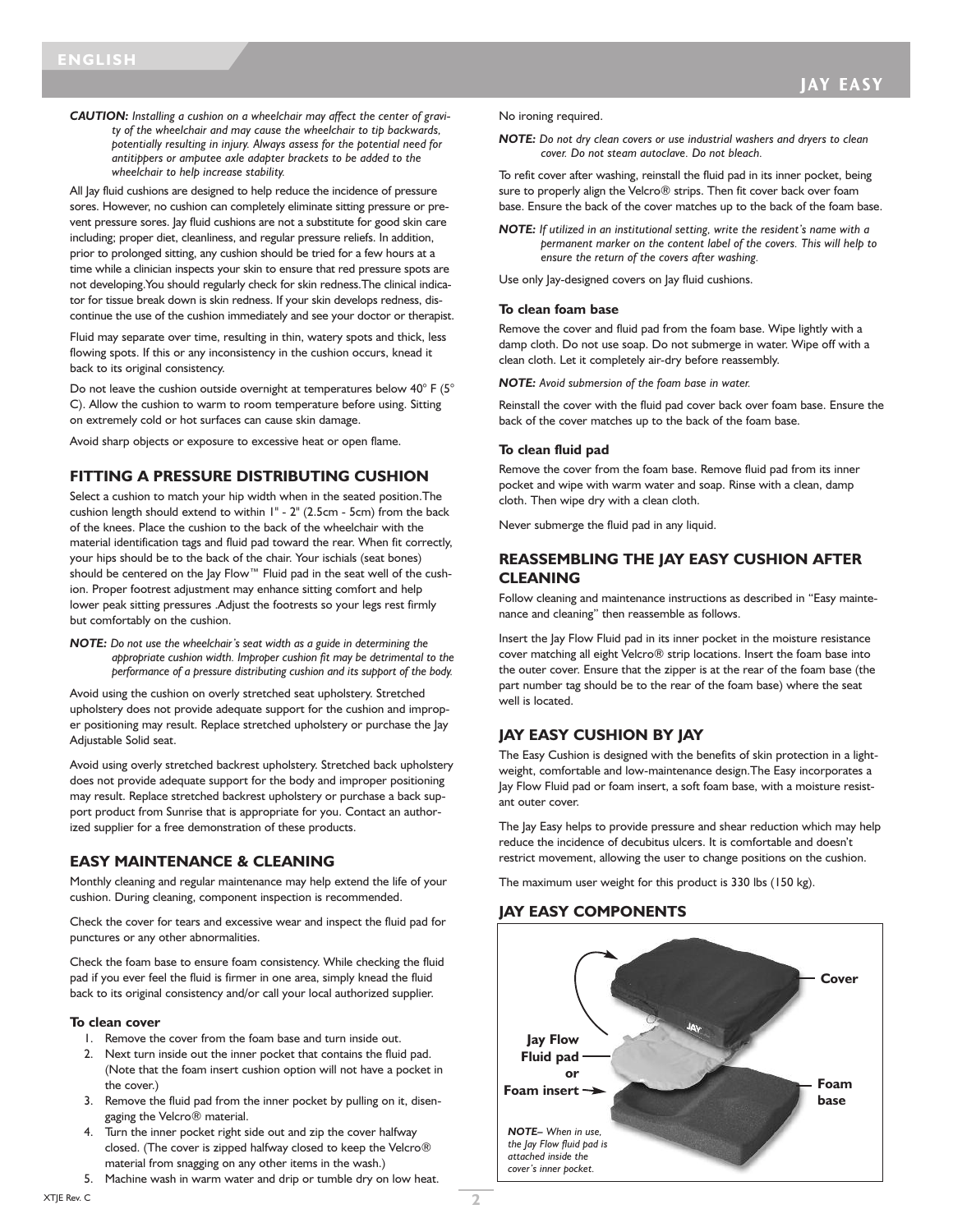*CAUTION: Prior to prolonged sitting, any cushion should be tried for a few hours at a time while a clinician inspects your skin to ensure that red pressure spots are not developing.You should regularly check for skin redness.The clinical indicator for tissue breakdown is skin redness. If your skin develops redness, discontinue the use of the cushion immediately and see your doctor or therapist.*

## **JAY EASY CUSHION WARRANTY**

Each Jay fluid cushion is carefully inspected and tested to provide peak performance. Every Jay fluid cushion is guaranteed to be free from defects in materials and workmanship for a period of 24 months from the date of purchase, provided normal use. Should a defect in materials or workmanship occur within 24 months from the original date of purchase, Sunrise Medical will, at its option, repair or replace it without charge.This warranty does not apply to punctures, tears or burns, nor to the cushion's removable cover.

Claims and repairs should be processed through the nearest authorized supplier. Except for express warranties made herein, all other warranties, including implied warranties of merchantability and warranties of fitness for a particular purpose are excluded.

There are not warranties which extend beyond the description on the face hereof. Remedies for breach of express warranties herein are limited to repair or replacement of the goods. In no event shall damages for breach of any warranty include any consequential damages or exceed the cost of nonconforming goods sold.

## **ADDENDUM TO WARRANTY USE AND CARE GUIDE**

For Jay Products Containing JF35 Fluid

Consult your healthcare professional for proper fitting and use, and read the following statements carefully:

- The fluid in this cushion may lose volume over time.
- Volume loss in this cushion may result in bottoming out the cushion.
- Monthly, during routine cleaning and inspection, check this cushion for bottoming out (see instructions under "checking for bottoming out" in the warranty use and care guide) and any fluid inconsistencies, If the fluid is firmer in one area simply knead it back to its original consistency.
- If bottoming out occurs discontinue use of this cushion and contact your healthcare professional. If further assistance is necessary, contact your Sunrise Medical Customer Service at 1-800-333-4000.
- *NOTE: Bottoming out the cushion and checking for bottoming out the cushion does not apply to the Jay Xtreme Cushion, the Jay Rave Cushion, the Jay Care Cushion or the Jay Duo Cushion. These cushions are not designed to be used for clients at high risk for skin breakdown who cannot routinely perform an effective weight shift.*

## **FRANÇAIS**

*ATTENTION : installer un coussin sur un fauteuil peut en affecter le centre de gravité et faire basculer le fauteuil en arrière, entraînant ainsi un risque de blessure. Toujours évaluer la nécessité d'installer des dispositifs anti-basculement ou des axes pour amputé afin d'améliorer la stabilité du fauteuil.*

Tous les coussins en gel fluide lay sont conçus pour réduire la fréquence d'apparition d'escarres. Cependant, aucun coussin ne peut éliminer complètement la pression de la station assise ou empêcher l'apparition d'escarres. Les coussins en gel fluide Jay ne remplacent pas une bonne hygiène de la peau, un régime approprié, des soins de propreté et un soulagement régulier des points de pression. Le coussin devrait en outre être essayé avant tout usage prolongé, l'utiliser durant quelques heures et faire contrôler l'absence de rougeur par un médecin. Toujours surveiller l'apparition de rougeurs aux points de pressions, elles sont le premier signe clinique d'une lésion cutanée. En cas de rougeur, cesser immédiatement d'utiliser le coussin et consulter le médecin ou thérapeute.

Il est possible, avec le temps, que le gel fluide se sépare et forme des gouttes d'eau minces et d'autres gouttes plus épaisses et moins fluides. Si cela se produit ou si le coussin perd de sa fermeté, le pétrir pour restaurer sa consistance d'origine.

Ne pas laisser le coussin à l'extérieur pendant la nuit à une température inférieure à 5° C (40° F). Le coussin doit être remis à température ambiante avant utilisation. S'asseoir sur des surfaces extrêmement froides ou chaudes peut entraîner des lésions cutanées.

Évitez les coupures et piqûres ou l'exposition à une chaleur extrême ou une flamme nue.

## **MISE EN PLACE D'UN COUSSIN ANTI-ESCARRES**

Choisir un coussin correspondant à la largeur des hanches en position assise. Le rebord du coussin doit se trouver entre 2,5cm à 5cm (1po – 2 po ) derriere les genoux. Placer le coussin à l'arrière du fauteuil en positionnant les étiquettes d'identification et le coussin en gel fluide vers l'arrière. Lorsque le coussin est bien ajusté, les hanches doivent être au fond du fauteuil. Les ischions (os fessiers) doivent être centrés sur le coussinet gel fluide Jay Flow™ à l'endroit du contour d'assise. Un réglage approprié du repose-pied peut améliorer le confort en position assise et permettre de diminuer les principaux points de pression. Ajustez les repose-pieds de manière à ce que les jambes reposent fermement mais confortablement sur le coussin.

#### *REMARQUE : Ne jamais utiliser la largeur du fauteuil comme repère pour déterminer la largeur appropriée du coussin. Un mauvais ajustement peut nuire à l'efficacité d'un coussin anti-escarres et au bon maintien du corps.*

**JAY EASY**

Éviter l'utilisation du coussin sur un revêtement de siège trop distendu. Ce type de revêtement n'est pas un support adéquat pour le coussin et peut entrainer une position incorrecte. Remplacer le revêtement distendu ou acheter le siège ajustable solide Jay.

Evitez d'utiliser un revêtement de dossier trop distendu. Ce type de revêtement n'offre pas un support adéquat pour le corps et peut résulter en une position incorrecte. Remplacer le revêtement distendu du dossier ou acheter un support de dossier adapté parmi les produits Sunrise. Contacter un fournisseur agréé pour obtenir une démonstration gratuite de ces produits.

## **ENTRETIEN ET NETTOYAGE FACILES**

Un nettoyage mensuel et un entretien régulier peuvent permettre de prolonger la durée d'utilisation du coussin. Lors du nettoyage, nous recommandons d'inspecter les différents éléments du coussin.

Vérifier que la housse n'est pas déchirée ou trop usée et que le coussinet en gel fluide ne présente ni perforation ni anomalie.

Vérifier que la base en mousse est uniforme. Si en vérifiant le coussinet en gel fluide une zone paraît plus ferme, pétrir simplement le gel fluide pour restaurer la consistance d'origine ou contacter le fournisseur agréé local.

#### **Nettoyage de la housse**

- 1. Enlever la housse de la base en mousse et la retourner.
- 2. Retourner ensuite la poche intérieure qui contient le coussinet en gel fluide. (Noter que l'option de coussin en mousse ne comporte pas de poche dans la house.)
- 3. Enlever le coussinet en gel fluide de la poche intérieure en le tirant et en décrochant le Velcro®.
- 4. Retourner la poche intérieure droite et refermer la fermeture éclair à moitié. (Ceci évite que le Velcro® ne s'accroche à d'autres articles pendant le lavage.)
- 5. Laver en machine à l'eau tiède et laisser sécher à l'air libre ou dans un sèche-linge à basse température.

Repassage non nécessaire.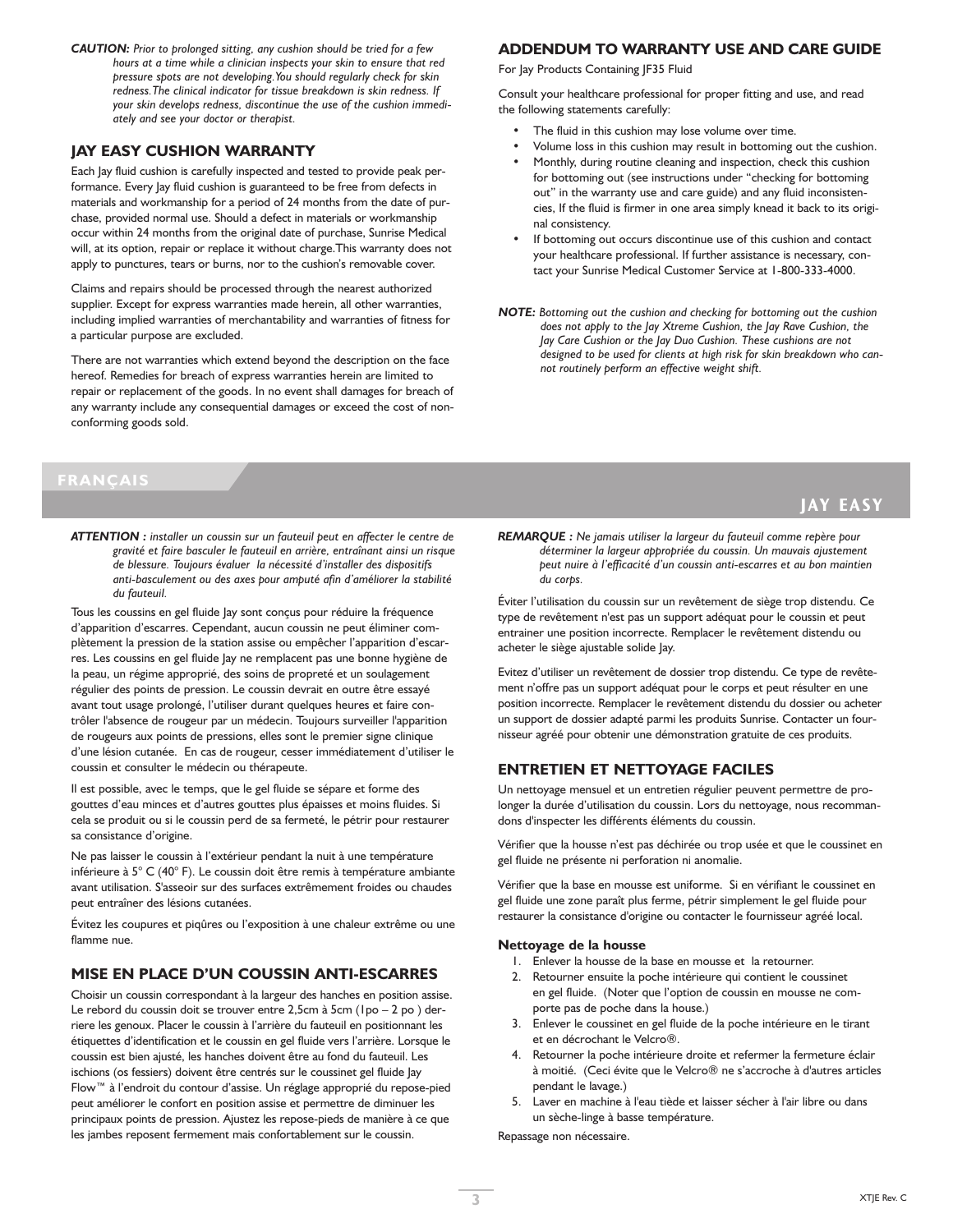*REMARQUE : Pas de nettoyage à sec ni de lavage ou séchage industriel de la housse. Ne pas autoclaver. Pas d'eau de Javel.*

Pour ajuster de nouveau la housse après le lavage, installer le coussinet en gel fluide dans la poche intérieure, en veillant à aligner correctement les bandes de Velcro® . Ajuster ensuite la housse sur la base en mousse. Le dos de la housse doit être contre le dos de la base en mousse.

*REMARQUE : Si ce produit est utilisé en institution, écrire le nom de son utilisateur au marqueur permanent sur l'étiquette de contenu de la housse. Cela permettra de récupérer la housse après le lavage.*

Utiliser uniquement des housses Jay conçues pour les coussins en gel fluides Jay.

#### **Nettoyage de la base en mousse**

Enlever la housse et le coussinet en gel fluide de la base en mousse. Essuyer doucement avec un chiffon humide. Ne pas utiliser de savon. Ne pas tremper dans l'eau. Essuyer avec un chiffon propre. Laisser sécher complètement à l'air avant le réassemblage.

#### *REMARQUE : Ne pas plonger la base en mousse dans l'eau.*

Remettre la housse avec le coussinet en gel fluide sur la base en mousse. Le dos de la housse doit être contre le dos de la base en mousse.

## **Nettoyage du coussinet en gel fluide**

Enlever la housse de la base en mousse. Enlever le coussinet en gel fluide de la poche intérieure et le nettoyer à l'eau tiède savonneuse. Rincer avec un chiffon propre humide. Puis essuyer avec un chiffon propre.

Ne jamais plonger le coussin en gel fluide dans un liquide.

## **RÉASSEMBLAGE DU COUSSIN JAY EASY APRÈS NETTOYAGE.**

Suivre les instructions de nettoyage et d'entretien de la section « Entretien et un nettoyage faciles », puis réassembler selon les indications ci-après.

Insérer le coussinet en gel fluide lay dans la poche intérieure de la housse imperméable en le positionnant par rapport au huit bandes de Velcro®. Insérer la base en mousse dans la housse extérieure. La fermeture éclair doit être placée à l'arrière de la base en mousse ( le numéro de pièce doit apparaître à l'arrière de la base en mousse), c'est à dire à l'endroit du contour d'assise.

## **COUSSIN JAY EASY DE JAY**

Le coussin Easy, léger, confortable et d'entretien facile est conçu pour protéger la peau. Le coussin Easy comprend un coussinet en gel fluide lay Flow ou un poche de mousse, une base en mousse moelleuse, et une housse extérieure résistante à l'humidité.

Le coussin Jay Easy permet de réduire les points de pression et de cisaillement et peut ainsi diminuer la fréquence des escarres de décubitus. Le coussin est confortable et ne restreint pas les mouvements ce qui permet à l'utilisateur de modifier sa position.

Poids maximal de l'utilisateur de ce produit : 150 kg (330 lb).

## **ÉLÉMENTS DU COUSSIN JAY EASY**



*ATTENTION : Tout coussin devrait être essayé avant tout usage prolongé, s'y asseoir durant quelques heures et faire contrôler l'absence de rougeur par un médecin. Toujours surveiller l'apparition de rougeurs aux points de pressions, elles sont le premier signe de lésion cutanée. En cas d'apparition de rougeurs cutanées, cesser immédiatement d'utiliser le coussin et consulter le médecin ou thérapeute.*

## **GARANTIE DU COUSSIN JAY EASY**

Chaque coussin en gel fluide Jay fait l'objet d'un contrôle soigné et de tests pour assurer une performance maximale. Chaque coussin en gel fluide Jay est garanti contre tout défaut de pièces et main d'œuvre pendant 24 mois à compter de la date d'achat dans des conditions normales d' utilisation. En cas de défaut pièce ou main d'œuvre survenant dans une période de 24 mois suivant la date d'achat, Sunrise Medical, à sa discrétion, réparera ou remplacera le coussin. Cette garantie ne concerne ni les perforations, déchirures ou brûlures, ni la housse détachable du coussin.

Les réclamations et les demandes de réparations doivent être traitées par le fournisseur agréé le plus proche. À l'exception des garanties expresses mentionnées dans ce présent manuel, toutes les autres garanties, incluant les garanties implicites de valeur marchande ou d'adaptation à un but particulier sont exclues.

Aucune garantie ne s'étend au-delà de la description de la présente. Le recours en cas de non observation des garanties expresses mentionnées se limite à la réparation ou au remplacement du produit. En aucun cas les dommages fondés sur la non observation d'une garantie ne devront inclure des dommages indirects ou excèder la valeur des biens non-conformes vendus.

## **ADDENDA AU GUIDE D'UTILISATION ET D'ENTRETIEN DE LA GARANTIE**

Pour les produits Jay contenant du fluide JF35

Consulter un professionnel de santé pour le réglage et l'utilisation corrects, et tenir compte des informations suivantes :

- Avec le temps, le gel fluide de ce coussin peut perdre du volume.
- La perte de volume dans ce coussin peut se traduire par un aplatissement.
- Tous les mois, durant le nettoyage et l'inspection de routine, vérifier que ce coussin ne s'aplatit pas (voir les instructions sous « Vérification de l'aplatissement » dans le guide d'utilisation et d'entretien de la garantie) et que le gel fluide est uniforme. S'il est plus ferme par endroit, il suffit de le pétrir pour restaurer sa fermeté d'origine.
- Si le coussin s'aplatit, cesser de l'utiliser et consulter un professionnel de santé. Pour plus de renseignements, s'adresser au service clientèle de Sunrise Medical au 1-800-333-4000.

*REMARQUE : L'aplatissement du coussin et sa vérification ne s'appliquent pas aux coussins :Jay Xtreme Cushion, Jay Rave Cushion, Jay Care Cushion or Jay Duo Cushion. Ceux-ci ne sont pas conçus pour les clients sujets aux éruptions cutanées et incapables d'effectuer la routine d'un transfert de poids de manière efficace.*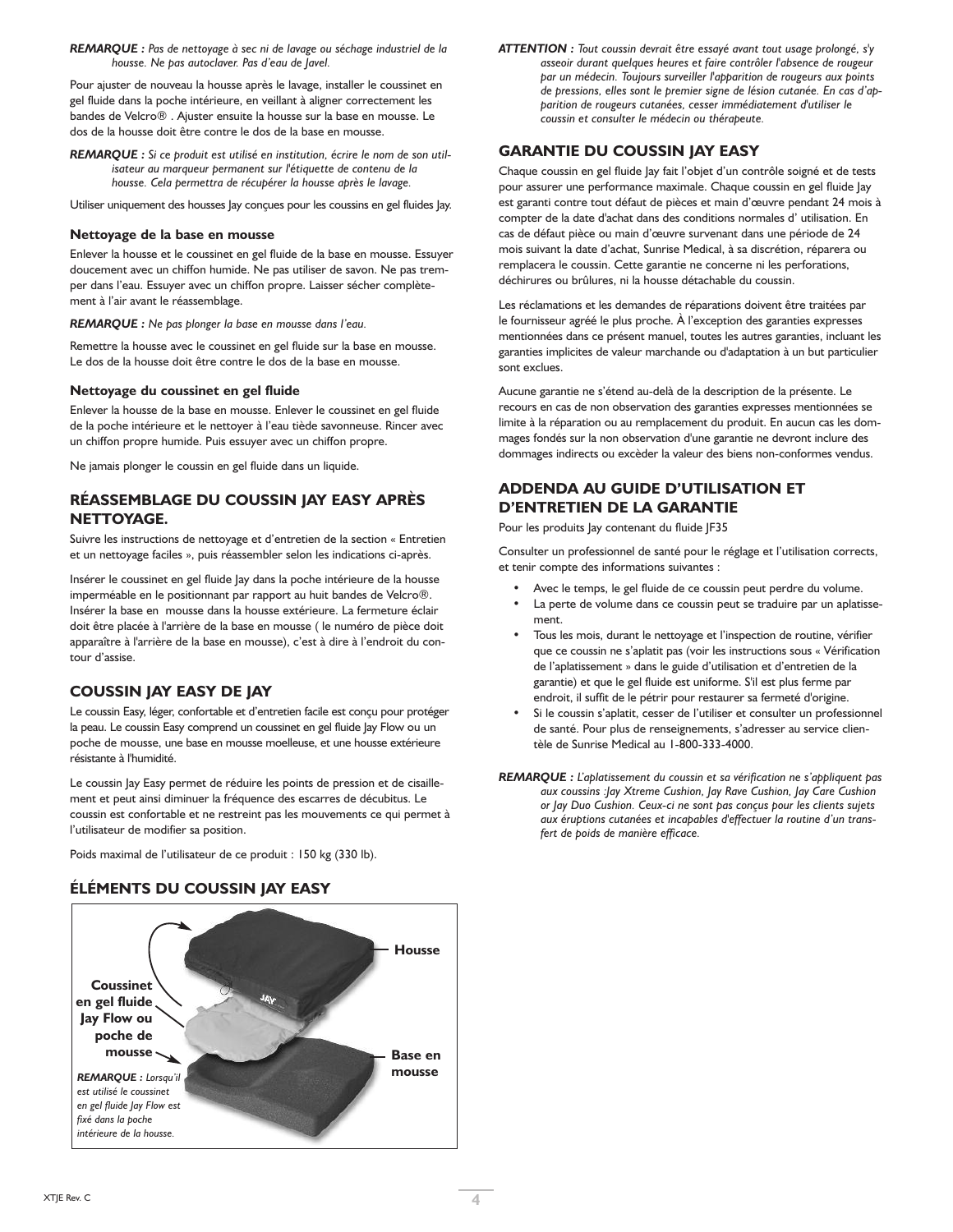*PRECAUCIÓN: Instalar un cojín en la silla de ruedas puede afectar el centro de gravedad de la misma y puede provocar que la silla de ruedas se vuelque hacia atrás, provocando lesiones potenciales. Evalúe siempre la necesidad de instalar en la silla de ruedas tubos antivolcaduras o abrazaderas adaptadoras del eje para amputados para ayudar a aumentar la estabilidad.*

Todos los cojines con líquido Jay están diseñados para ayudar a reducir la incidencia de úlceras de la piel provocadas por una presión continua. Sin embargo, ningún cojín puede eliminar por completo la presión del sentado o evitar las úlceras de la piel provocadas por presión. Los cojines con líquido Jay no son sustitutos de un buen cuidado de la piel, incluyendo una dieta apropiada, limpieza y alivio periódico de la presión. Además, antes de sentarse sobre él por un tiempo prolongado, cualquier cojín deberá probarse durante unas cuantas horas a la vez mientras un médico inspecciona su piel para asegurarse que no se desarrollen manchas rojas por la presión. Debe revisar la piel con frecuencia buscando enrojecimiento. El indicador clínico de ruptura de tejidos es el enrojecimiento de la piel. Si su piel se enrojece, no utilice el cojín y consulte de inmediato a su médico o terapeuta.

Con el tiempo, el líquido se puede separar, quedando lugares delgados y acuosos y lugares espesos menos fluidos. Si el cojín presenta esta inconsistencia o cualquiera otra, masajéelo hasta que recupere su consistencia original.

No deje el cojín en exteriores durante la noche a temperaturas menores de 5° C (40° F). Permita que el cojín se caliente a temperatura ambiente antes de usarlo. Sentarse en superficies extremadamente frías o calientes puede provocar daño a la piel.

Evite los objetos con filo o la exposición al calor excesivo o llama abierta.

## **ADAPTACIÓN DE UN COJÍN DE DISTRIBUCIÓN DE PRESIÓN**

Seleccione un cojín que corresponda al ancho de su cadera cuando se encuentre sentado. El cojín debe extenderse a lo largo hasta 2.5 a 5 cm (1 ó 2 pulg.) de la parte posterior de las rodillas. Coloque el cojín hacia la parte posterior de la silla de ruedas con las etiquetas de identificación del material y la almohadilla del líquido hacia atrás. Cuando se adapta correctamente, su cadera debe quedar en la parte posterior de la silla. Sus huesos isquiáticos (huesos de la cadera) deben estar centrados en la almohadilla de líquido Jay FlowTM en el recipiente del asiento del cojín. El ajuste apropiado de los reposapiés puede aumentar la comodidad del sentado y ayudará a disminuir la presión. Ajuste los reposapiés de tal manera que sus piernas descansen firmemente pero con comodidad en el cojín.

*NOTA: No utilice el ancho del asiento de la silla de ruedas como guía para determinar la anchura apropiada del cojín. Una adaptación inadecuada del cojín puede ser perjudicial para el desempeño de un cojín de distribución de presión y su soporte del cuerpo.*

Evite utilizar el cojín sobre una tapicería del asiento que esté muy estirada. La tapicería estirada no proporciona un soporte adecuado del cojín y puede provocar un posicionamiento inapropiado. Reemplace la tapicería estirada o adquiera el Asiento Sólido Ajustable Jay.

Evite utilizar la tapicería del respaldo si está estirada. La tapicería estirada del respaldo no proporciona un soporte adecuado para el cuerpo y puede provocar un posicionamiento inapropiado. Reemplace la tapicería estirada del respaldo o adquiera con Sunrise un producto para el respaldo que sea adecuado para usted. Comuníquese con un distribuidor autorizado para una demostración gratuita de estos productos.

## **MANTENIMIENTO Y LIMPIEZA FÁCILES**

La limpieza mensual y el mantenimiento periódico pueden ayudar a prolongar la vida útil de su cojín. Se recomienda inspeccionar los componentes durante la limpieza.

Busque rasgaduras y desgaste excesivo en las cubiertas y busque pinchazos o cualquier otra anomalía en la almohadilla de líquido.

Revise la consistencia de la base de espuma. Mientras revisa la almohadilla de líquido, si siente que el líquido es más firme en una parte, simplemente masajee el líquido para devolverle su consistencia original y / o llame a su distribuidor autorizado local.

#### **Limpieza de la cubierta**

- 1. Quite la cubierta de la base de espuma y voltee el interior para que quede por fuera.
- 2. Enseguida, saque el interior de la bolsa interna que contiene la almohadilla de líquido hacia fuera.(Observe que la opción de cojín con inserción de espuma no tendrá bolsillo en la funda.)
- 3. Saque la almohadilla de líquido de la bolsa interna al tirar de la misma, separando el material de Velcro®.
- 4. Saque el lado derecho de la bolsa interna y cierre la cremallera de la cubierta hasta la mitad. (Se cierra la cubierta hasta la mitad para evitar que el material de Velcro® se agarre de otros objetos durante el lavado).
- 5. Lave a máquina con agua caliente y seque colgando o en máquina con calor bajo.

No necesita plancharse.

*NOTA: No limpie las cubiertas en tintorería ni use lavadoras y secadoras industriales. No las meta en autoclave de vapor. No use cloro.*

Para colocar la cubierta después de lavarla, reinstale la almohadilla de líquido en su bolsa interna, asegurándose de alinear adecuadamente las tiras de Velcro®. Luego coloque nuevamente la cubierta sobre la base de espuma. Asegúrese que la parte posterior de la cubierta quede en la parte posterior de la base de espuma.

*NOTA: Si la utiliza en un entorno institucional, anote el nombre del residente en la etiqueta de las cubiertas con un marcador permanente. Esto ayudará a asegurar el regreso de las cubiertas al cojín apropiado después del lavado.*

En los cojines con líquido Jay, use solamente cubiertas diseñadas por Jay.

#### **Limpieza de la base de espuma**

Retire la cubierta y la almohadilla del líquido de la base de espuma. Limpie suavemente con un trapo húmedo. No use jabón. No la sumerja en agua. Seque suavemente con un trapo limpio. Deje secar completamente al aire antes de reensamblar.

*NOTA: Evite sumergir la base de espuma en agua.*

Reinstale la cubierta con la almohadilla de líquido en la base de espuma. Asegúrese que la parte posterior de la cubierta quede en la parte posterior de la base de espuma.

#### **Limpieza de la almohadilla de líquido**

Quite la cubierta de la base de espuma. Saque la almohadilla de líquido de su bolsa interna y límpiela con agua tibia y jabón. Enjuáguela con un trapo limpio y húmedo. Luego séquela suavemente con un trapo limpio.

Nunca sumerja la almohadilla de líquido en ningún líquido.

## **REENSAMBLADO DEL COJÍN JAY EASY DESPUÉS DE LIMPIARLO**

Siga las instrucciones de limpieza y mantenimiento como se describen en "Mantenimiento y limpieza fáciles" y luego reensamble como sigue:

Meta la almohadilla de líquido Jay Flow en su bolsa en la cubierta a prueba de humedad haciendo corresponder las 8 tiras de Velcro®. Meta la base de espuma en la cubierta externa. Asegúrese que la cremallera esté en la parte posterior de la base de espuma (la etiqueta con el número de parte debe estar atrás de la base de espuma) donde se localiza el recipiente del asiento.

## **COJÍN JAY EASY DE JAY**

El Cojín Easy está diseñado con los beneficios de protección para la piel en un modelo ligero, cómodo y de bajo mantenimiento. El cojín Easy incorpora la almohadilla de líquido Jay Flow o inserción de espuma, una base de espuma suave, con cubierta externa a prueba de humedad.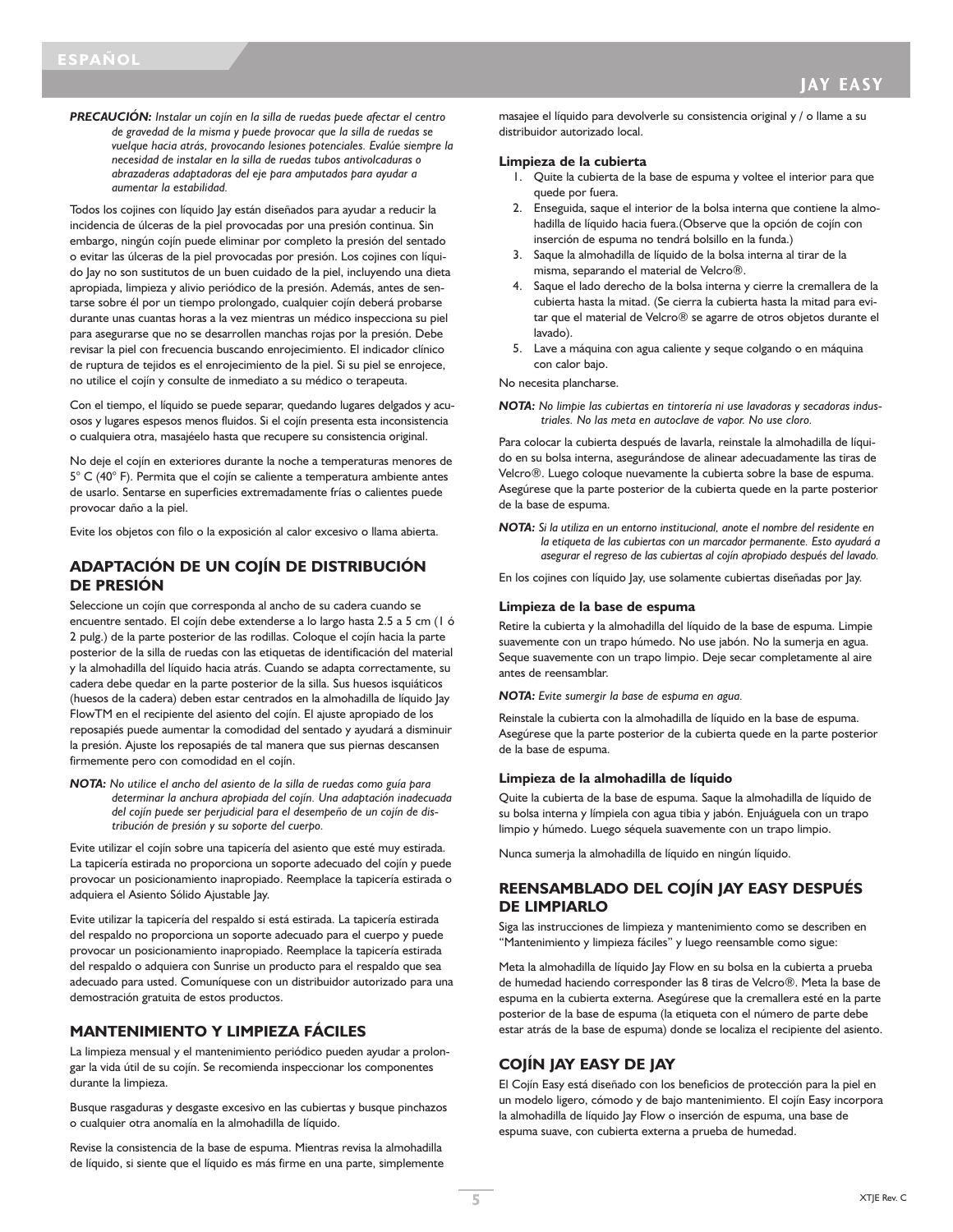El coiín lay Easy ayuda a proporcionar una reducción en la presión y de ruptura que puede ayudar a reducir la incidencia de úlceras de decúbito. Es cómodo y no restringe el movimiento, permitiéndole al usuario cambiar de posición en el cojín.

La capacidad máxima de peso del usuario de este producto es de 150 Kg. (330 lbs.)

## **COMPONENTES DEL JAY EASY**



*PRECAUCIÓN: Antes de sentarse sobre él por un tiempo prolongado, cualquier cojín deberá probarse durante unas cuantas horas a la vez mientras un médico inspecciona su piel para asegurarse que no se desarrollen manchas rojas por la presión. Debe revisar la piel con frecuencia buscando enrojecimiento. El indicador clínico de ruptura de tejidos es el enrojecimiento de la piel. Si su piel se enrojece, no utilice el cojín y consulte de inmediato a su médico o terapeuta.*

## **GARANTÍA DEL COJÍN JAY EASY**

Cada cojín Jay Easy es inspeccionado y probado cuidadosamente para proporcionar el mejor servicio. Cada cojín con líquido Jay está garantizado contra defectos de los materiales o de mano de obra por un período de 24 meses a partir de la fecha de compra, si se usa de manera normal. En caso de presentarse defectos en los materiales o mano de obra dentro del período de 24

meses a partir de la fecha de compra original, Sunrise Medical a su discreción, lo reparará o reemplazará sin cargo alguno. Esta garantía no se aplica a los pinchazos, rupturas o quemaduras, ni a la cubierta removible del cojín.

Las reclamaciones y reparaciones serán procesadas a través del distribuidor autorizado Sunrise más cercano. Con excepción de las garantías expresas aquí establecidas, se excluyen todas las demás garantías, incluyendo las garantías implícitas de comercialización y las garantías de idoneidad para un propósito en particular.

No existe ninguna garantía que se extienda fuera de la descripción aquí establecida. Los remedios por violaciones de las garantías expresas aquí establecidas se encuentran limitadas a la reparación o reemplazo de los bienes. Los daños por violación de cualquier garantía en ningún caso incluirán ningún daño consecuencial ni excederá el costo de los bienes vendidos fuera de especificaciones.

## **ADICIÓN A LA GUÍA DE CUIDADOS Y USO DE LA GARANTÍA**

Para los Productos Jay que Contengan Líquido JF35

Consulte a su profesional de la salud acerca de la adaptación y uso apropiado y lea cuidadosamente lo siguiente:

- El líquido de este cojín puede perder volumen con el tiempo.
- La pérdida de volumen puede ocasionar que toque fondo a través del cojín.
- Cada mes, durante la limpieza e inspección rutinarias, revise que no traspase el cojín hasta tocar fondo (vea las instrucciones bajo "prueba para tocar fondo" en la guía de cuidados y uso de la garantía) y cualquier inconsistencia del líquido. Si el líquido es más firme en un área, simplemente masajéelo hasta que recupere su consistencia original.
- Si toca fondo a través del cojín, deje de usar este cojín y comuníquese con su profesional de la salud. Si necesita más ayuda, comuníquese con Servicios al Cliente de Sunrise Medical al 1-800- 333-4000.
- *NOTA: Tocar fondo a través del cojín y la prueba para tocar fondo a través del cojín no se aplica al cojín Jay Xtreme, el Jay Rave, el Jay Care o el Jay Duo. Estos cojines no están diseñados para ser usados por pacientes con alto riesgo de ruptura de la piel que no puedan efectuar desplazamientos de peso efectivos de manera rutinaria.*